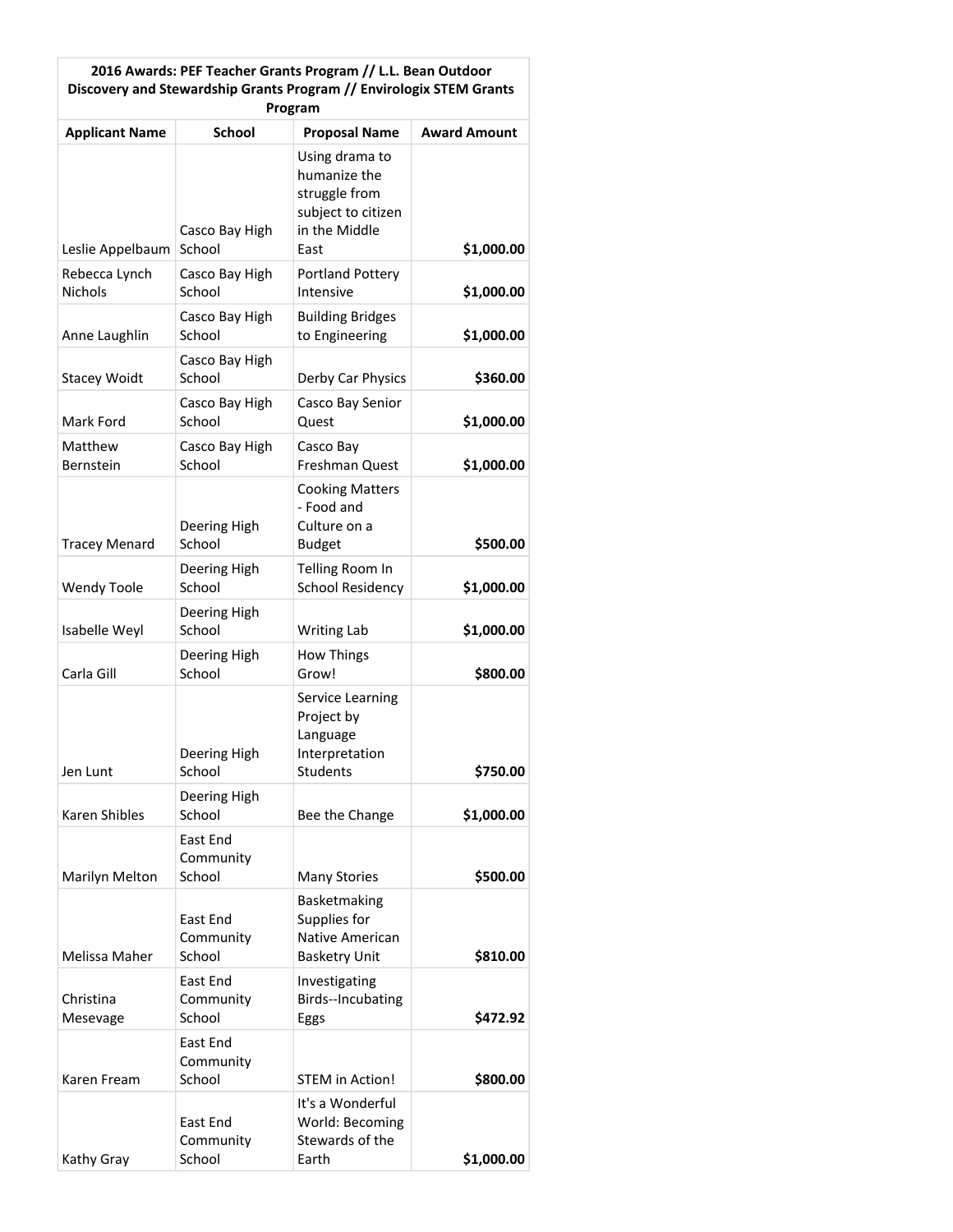| Sherman Kendall                   | Hall School              | <b>Hand Weaving</b><br>for Elementary<br><b>Students</b>           | \$600.00   |
|-----------------------------------|--------------------------|--------------------------------------------------------------------|------------|
| <b>Carie Garrett</b>              | <b>Hall School</b>       | Cycles and<br>Changes                                              | \$480.00   |
| Sandy Sherry                      | <b>Hall School</b>       | <b>Wild About</b><br>Winter                                        | see note   |
|                                   |                          | <b>Mapping Hero</b><br>Stories, Parks &                            |            |
| Vanessa Churchill                 | Hall School              | More                                                               | \$1,000.00 |
| Kathy St. Clair                   | Hall School              | Wings of Wonder<br>Ш                                               | \$500.00   |
| Heidi Litman                      | <b>Hall School</b>       | Wings of Wonder<br>Ш                                               | \$500.00   |
| Kerrie Dowdy                      | Hall School              | Wings of Wonder<br>Ш                                               | \$500.00   |
| Nicole Myers                      | King Middle<br>School    | <b>BrainPOP ESL</b>                                                | \$981.00   |
| <b>Ruth MacLean</b>               | King Middle<br>School    | The Forces Are<br>With Us                                          | \$865.00   |
| Rachel Maloney-<br><b>Hawkins</b> | King Middle<br>School    | Work in Progress                                                   | \$1,000.00 |
| Mary Wellehan                     | King Middle<br>School    | Mimic Me                                                           | \$700.00   |
| Kirsten<br><b>McWilliams</b>      | King Middle<br>School    | Reading Out of<br>Nowhere to Find<br><b>Our Voices</b>             | \$800.00   |
|                                   | King Middle              | Portland-ability                                                   |            |
| Gus Goodwin                       | School                   | Podcast                                                            | \$975.00   |
| Kathy Hanley                      | King Middle<br>School    | Love to Listen<br>and Read                                         | \$990.00   |
| Catherine Bursk                   | King Middle<br>School    | Outbreak!                                                          | \$400.00   |
| Caitlin LeClair                   | King Middle<br>School    | The Leadership<br>School at Camp<br>Kieve                          | \$1,000.00 |
| Kate Reagan                       | Lincoln Middle<br>School | <b>Getting Middle</b><br>Schoolers to<br>Read                      | \$150.00   |
| Julie Shepherd                    | Lincoln Middle<br>School | We Were Here<br>First: America's<br><b>First Nations</b>           | \$500.00   |
| Roland Houghton                   | Lincoln Middle<br>School | We Were Here<br>First - America's<br><b>First Nations</b>          | \$500.00   |
| Alice Shea                        | Lincoln Middle<br>School | 7th Grade<br>Immigration and<br>Slavery<br>Nonfiction<br>Resources | \$500.00   |
| <b>Andres Martinez</b>            | Lincoln Middle<br>School | 7th Grade Civil<br>Rights Non-<br>fiction Resources                | \$500.00   |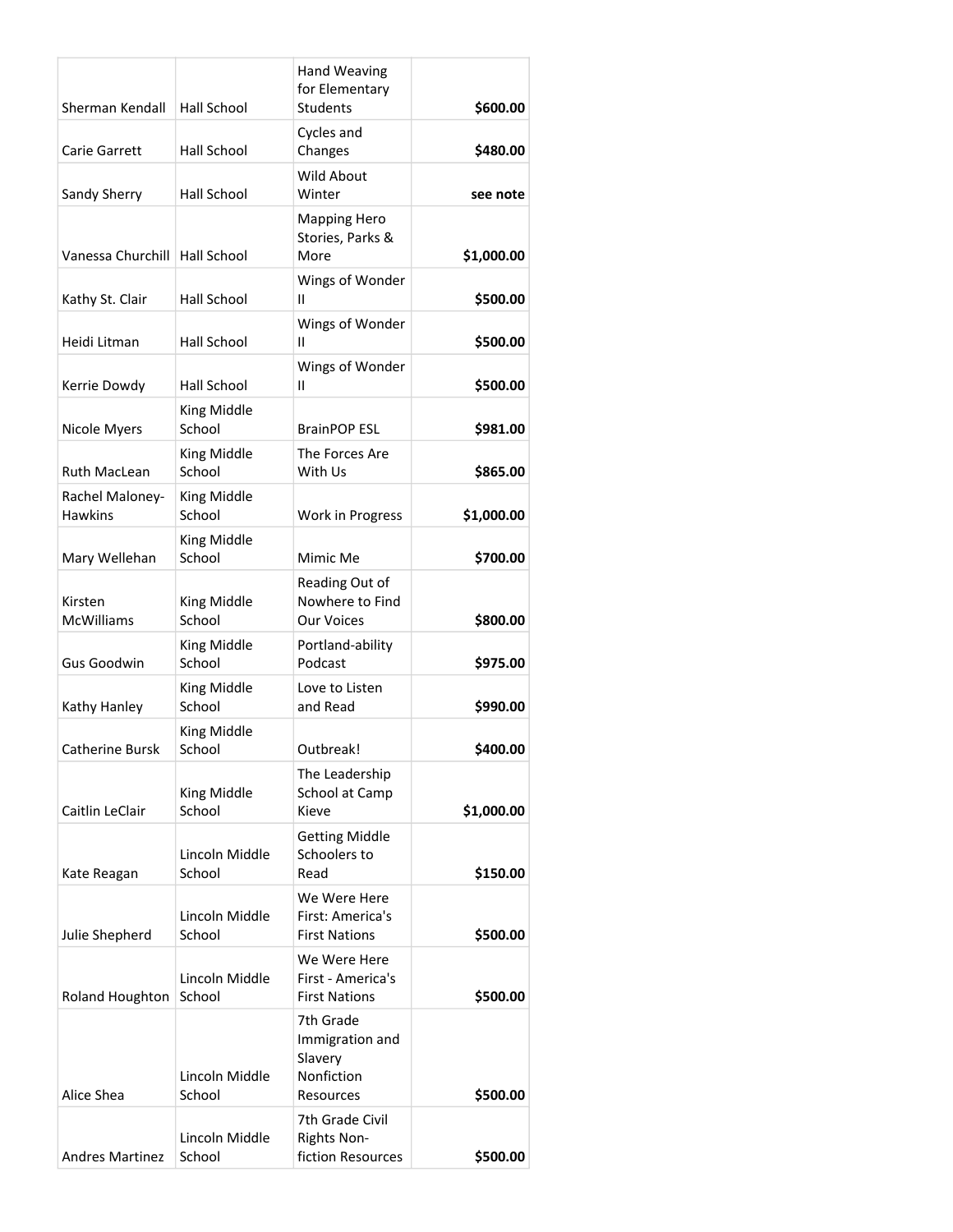| Joann Galli                     | Lincoln Middle<br>School     | Turning the Page                                                                    | \$500.00   |
|---------------------------------|------------------------------|-------------------------------------------------------------------------------------|------------|
| Sheila Conlan                   | Lincoln Middle<br>School     | Multicultural<br>Reading                                                            | \$352.00   |
| Lex Lyon                        | Lincoln Middle<br>School     | Digital<br>Storymapping                                                             | \$1,000.00 |
| Michelle Amato                  | Lincoln Middle<br>School     | <b>Story Mapping</b><br>our World                                                   | \$1,000.00 |
| <b>Emily Serway</b>             | Longfellow<br>School         | <b>Exploring Egypt</b><br>through Clay                                              | \$981.00   |
| Sarah Rasmussen                 | Longfellow<br>School         | <b>Electrical Circuits</b><br>using BRIXO<br><b>Blocks</b>                          | \$845.00   |
| Margaret Paisley                | Lyman Moore<br>Middle School | Dissecting into<br>the World of<br>Science                                          | \$1,000.00 |
| <b>Claire Ross</b>              | Lyman Moore<br>Middle School | Powerful<br>Changes: Local to<br>Global                                             | \$334.61   |
| David Hilton                    | Lyman Moore<br>Middle School | <b>Model United</b><br><b>Nations</b><br>Conference                                 | \$1,000.00 |
| Naomi Marthai                   | Lyman Moore<br>Middle School | The Science and<br>Times of the<br>Atomic Bomb                                      | \$445.00   |
| Jane Hodgkins                   | Lyseth School                | Help Me Learn!                                                                      | \$490.00   |
| Marilyn Philbrook Lyseth School |                              | Exploring<br>Science, Math<br>and History<br>through Our Eyes                       | \$1,000.00 |
| Sheila Hayward   Lyseth School  |                              | Exploring<br>Science, Math<br>and History<br>through Our Eyes                       | \$1,000.00 |
|                                 |                              | Twig Hut-<br>Becoming<br>Stewards of<br>Natural                                     |            |
| Ellen Handelman                 | Lyseth School                | Resources                                                                           | \$1,000.00 |
| <b>Heather Sumner</b>           | Ocean Avenue<br>School       | Make Music with I                                                                   | \$1,000.00 |
| Kelley Drolet<br>Nogar          | Ocean Avenue<br>School       | Fairy Tales, Folk<br>Tales, and<br>Storytelling                                     | \$500.00   |
| Meghan Taylor                   | Ocean Avenue<br>School       | Fort Western<br>French and<br>Indian War<br>Experiential<br>Learning Field-<br>trip | \$952.00   |
| Lisa Crowley                    | Ocean Avenue<br>School       | Planting for<br>Pollinators                                                         | \$949.62   |
| Lisa Hicks                      | <b>PATHS</b>                 | <b>Musical Theater</b><br>Intensive                                                 | \$500.00   |